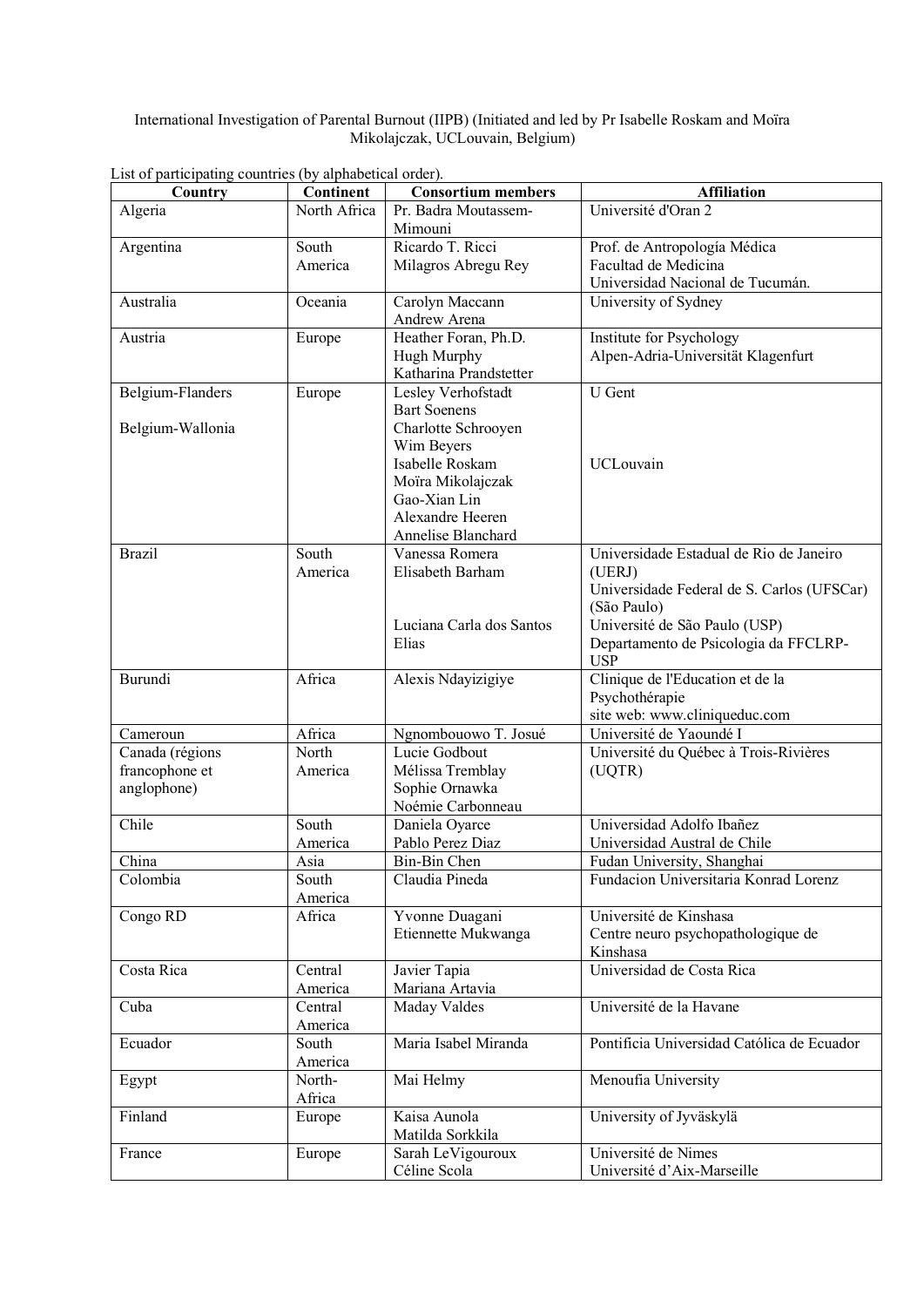|                      |           | Jacqueline Wendland        | Université Paris Descartes                    |
|----------------------|-----------|----------------------------|-----------------------------------------------|
|                      |           | Géraldine Dorard           |                                               |
|                      |           | Emilie Boujut              |                                               |
|                      |           | Astrid Lebert              |                                               |
|                      |           | Julia Fricke               | Charité-Universitätsmedizin Berlin            |
| Germany              | Europa    | Thomas Keil                |                                               |
|                      |           |                            |                                               |
|                      |           | Sally Olderbak             | Institut für Therapieforschung München        |
| Hungaria             | Europa    | Csaba Hamvai               | University of Szeged                          |
|                      |           | Éva Jármi                  | Eötvös Loránd University                      |
|                      |           | Dóra Kungli                | Eötvös Loránd University                      |
| India                | Asia      | Preeti Nakhat              | Karnavati University                          |
| Iran                 | Asia      | Seyyedeh Fatemeh Mousavi   | Alzahra University, Tehran                    |
| Italy                | Europe    | Alessandra Simonelli Maria | Universita degli studi di Padova              |
|                      | (Central) | Elena Brianda              |                                               |
|                      |           | Marina Miscioscia          |                                               |
|                      | Asia      | Kaichiro Furutani          | Hokkai-Gakuen University                      |
| Japan                |           |                            |                                               |
|                      |           | Taishi Kawamoto            | The university of Tokyo                       |
|                      |           | Maryam Alimardani          |                                               |
| Lebanon              | Asia      | Myrna Gannagé              | Université Saint-Joseph                       |
|                      |           | <b>Eliane Besson</b>       |                                               |
| Lithuania            | Europa    | Aelita Skarbaliene         | Klaipėda Universitetas                        |
| Mexico               | North     | Fernando Salinas-Quiroz    | Universidad Pedagógica Nacional               |
|                      | America   |                            |                                               |
| Pakistan             | Asia      | Aamir Hashmi               | IER, University of the Punjab Lahore          |
|                      |           |                            | Pakistan                                      |
| Peru                 | South     | Denisse Manrique           | Universidad de Lima                           |
|                      | America   |                            |                                               |
| Poland               | Europe    | Dorota Szczygieł           | SWPS University of Social Sciences and        |
|                      | (East)    | Anna Brytek-Matera         | Humanities, Warsaw                            |
| Portugal             | Europe    | Anne-Marie Fontaine        | Universidade do Porto                         |
|                      | (South)   | Filipa Cesar               |                                               |
|                      |           | Maria Filomena Gaspar      | Universidade do Coimbra                       |
| Romania              | Europe    | Ana Muntean                | Université de l'Ouest Timisoara               |
|                      | (East)    | Elena Stanculescu          | Universite de Bucharest                       |
|                      |           | Anca Gurza                 | Universite  Polytechnic Timisoara             |
| Russia               | Europe    | Nathalie Egorova           | Saint Petersburg University                   |
|                      |           | Starchenkova Elena         |                                               |
|                      |           |                            |                                               |
| Serbia               | Europa    | Goran Knezevic             | University of Belgrade                        |
|                      |           | Ljiljana Lazarevic         |                                               |
| Rwanda               | Africa    | Vincent Sezibera           | University of Rwanda                          |
|                      |           | Claire Bahati              |                                               |
|                      |           |                            |                                               |
| Spain                | Europe    | Raquel Sanchez Rodriguez   | Currently at Université de Toulouse II - Jean |
|                      | (South)   |                            | Jaurès                                        |
|                      |           | Clara Isabel Morgades      | Universidad Nacional de Educación a           |
|                      |           | Bamba                      | Distancia, Madrid)                            |
| Spain Basque country | Europe    | Ainize Sarrionandia        | University of the Basque country              |
|                      | (South)   |                            |                                               |
| Sweden               | Europe    | Emma Sorbing               | Centre for Child and Youth Studies            |
|                      | (North)   | Fatumo Osman               | University West                               |
| Switzerland          |           | Michel Bader               | Université de Lausanne                        |
|                      | Europe    |                            |                                               |
|                      | (Central) | Nicolas Favez              | Université de Genève                          |
| South-Africa         | Africa    | Sodi, Tholene              | Department of Psychology at the University    |
|                      |           |                            | of Limpopo                                    |
| South Korea          | Asia      | Yanghee Lee                | Sungkyunkwan University                       |
|                      |           | Munseol Eom                |                                               |
| Thailand             | Asia      | Saengduean                 | Chiang Mai University                         |
|                      |           | Yotanyamaneewong           |                                               |